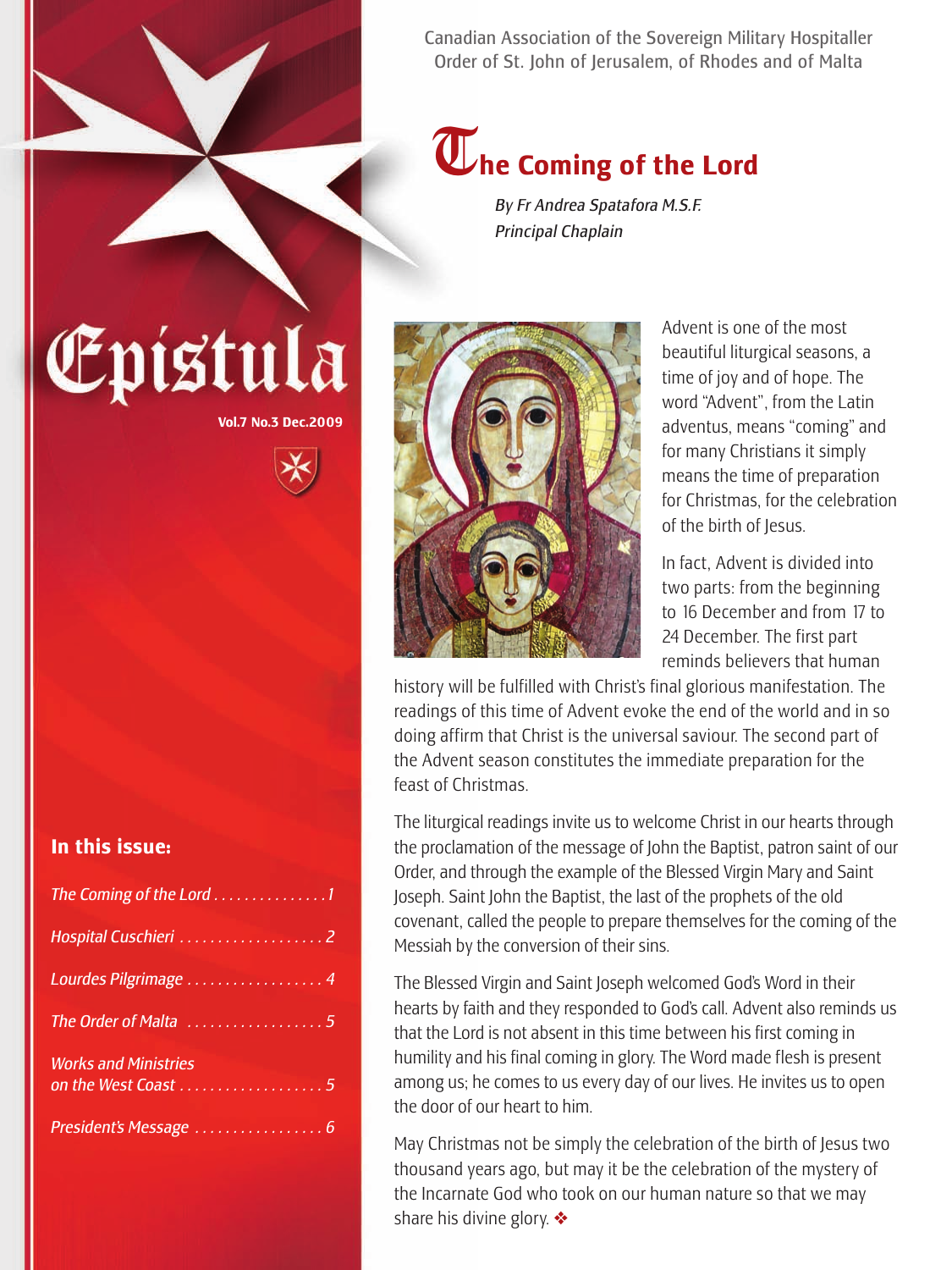

*By Luigi Castagna*

"We are ordinary people bound together by the two-fold commandment of Our Lord; Love of God and love of neighbour. For these reasons we give of ourselves in the cause of our brothers and sisters less fortunate than we are." Fr. Andrew Cuschieri

The Canadian Association of the Order of Malta has developed a long-term relationship with a number of agencies supporting healthcare, education and social development in the area around Cochabamba, Bolivia. Thanks to the fund raising activities and leadership of a late member of the Canadian Association, Fr. Andrew Cuschieri, the town of Colcapirhua, on the outskirts of Cochabamba, benefits from a well functioning general hospital (Hospital Cuschieri) and two comprehensive schools. These institutions are governed by the Archdiocese of Cochabamba and supported by The Human Family in Christ



Society, a Canadian lay organization founded by Fr. Cuschieri in 1989. The Society has been raising funds for its building projects, their ongoing maintenance and for the sponsorship of healthcare and educational needs of the poor. Relying entirely on volunteer staff, Fr. Cuschieri's organization has no overhead: donations are received from across Canada, in the

knowledge that all the funds raised will benefit the recipients directly.

Two schools and a hospital have been built in the district of Cochabamba, Bolivia. The schools, Colegio San Lorenzo and Sagrada Familia, teach students from kindergarten



through the end of high school. The schools run in two shifts, the morning shift instruct secondary school students, while the afternoon shift elementary school students learn basic academic skills. The enrolment for both schools now exceeds 2,500, a testament to the quality of the academic experience.

The hospital in Colcapirhua is small but well equipped. It contains operating rooms, a delivery room, an emergency room, pediatric care rooms, offices for general medicine, an out-patient clinic, pharmacy, laboratory, dental office, x-ray room, ultrasound, physiotherapy and ophthalmology departments. Much of the hospital's equipment is donated surplus from Canadian hospitals and retiring doctors and dentists. Clinics are also run in outlying areas associated with the hospital.

The Canadian Association has been contributing to the sponsorship program for children in Colcapirhua, administered by the hospital, for the second consecutive year. Each sponsored child is ensured good nutrition, health care and education.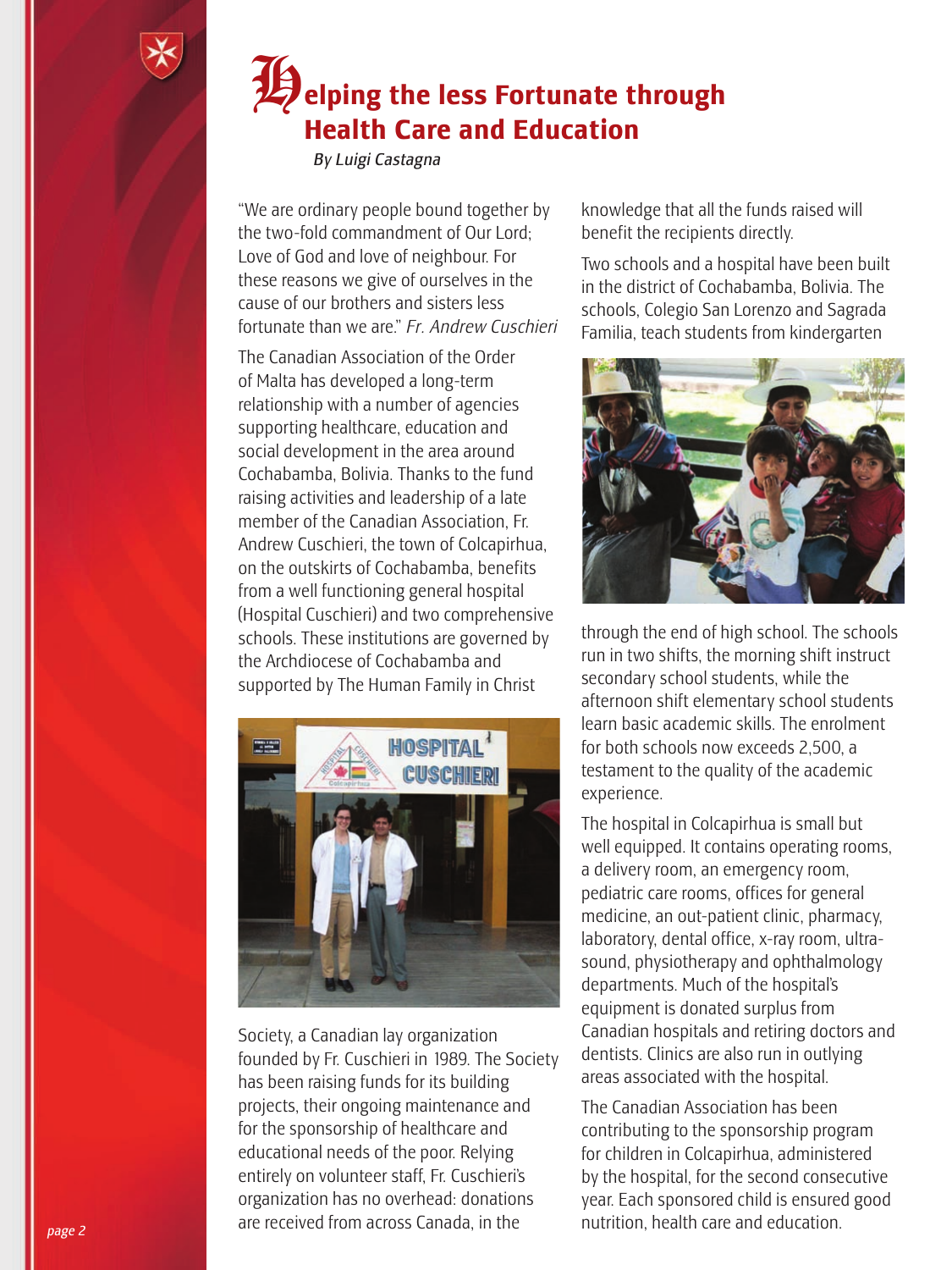In recognition of his work, Fr. Cuschieri was awarded the Order of the Condor (El Condor de Andes), the highest civil decoration issued by the Bolivian Republic.

Father Cuschieri was diagnosed with an untreatable form of lung cancer (malignant mesothelioma) before completing his plans for development of the Bolivian mission.



After a rapid and debilitating deterioration of his health, he unexpectedly recovered. He was able to direct the completion of the hospital, of two schools, and of several churches, before his death two years later.

Many of his close associates ad friends consider his recovery miraculous.

The scope of Fr. Cuschieri's work was expanded in the Summer of 2000, when the Canadian Association sponsored two University of Toronto medical students and facilitated their participation in a pilot project for public education on Chagas disease in Cochabamba. Another member of the Canadian Association, Willem Langelaan, has successfully implemented an agricultural project in cooperation with Agroecologia Universidad Cochabamba (AGRUCO), an agricultural research and development institute at the San Simone University in Cochabamba. The objective of the project is to reduce hunger and poverty in farming communities in the Andean region of Bolivia. Women are empowered to use their traditional knowledge of seeds, planting and harvesting techniques that are essential to the thriving of their communities. The project is supported by a grant from CIDA. ❖

![](_page_2_Picture_6.jpeg)

![](_page_2_Picture_7.jpeg)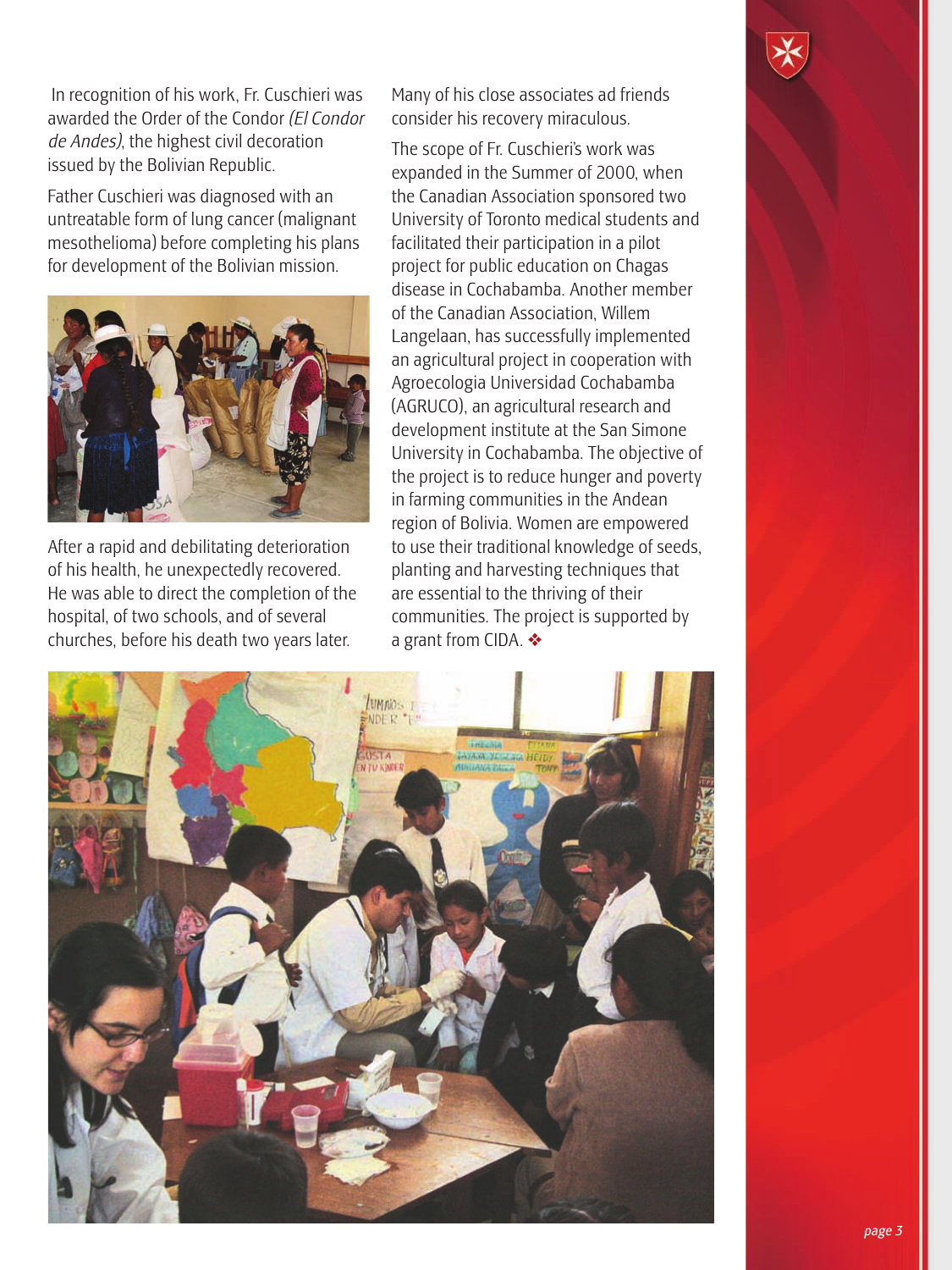![](_page_3_Picture_0.jpeg)

# L**ourdes Pilgrimage <sup>2010</sup>**

*By Roman Ciecwierz*

The order of Malta's 52nd annual international pilgrimage of the Order to Lourdes will take place 30 April - 4 May 2010. In excess of 6,000 Order members, malades and volunteers, from some 35 countries attend annually. They all join in prayer and procession to honour the shrine where 151

![](_page_3_Picture_4.jpeg)

years ago, a fourteen year old girl named Bernadette Soubiroux, had received visions of the Virgin Mary. Since then, the site has become one of the most visited religious shrines in the world, and pilgrims come from every corner of the globe to seek peace and succour, in a place where the sick are surrounded by love and care. Every pilgrim, whatever his need, is aware of the serenity

of the environment. As Knights and Dames of the Order of Malta the Lourdes pilgrimage reminds of duty to our Lords the sick and fulfills our commitment to participate in this, one of the Order's greatest works. The role of pilgrimage and the care of those who undertake Christian pilgrimage has been central to the ethos of our Order from its beginnings, and thus provides members with a direct link to our very foundations so many centuries ago.

"The Order of Malta pilgrimages must be stages, or rather steps in the spiritual ascent of the members of the Order. The fruits they produce are measured by the growth in their Christian life and in their commitment to works of charity," says Archbishop Angelo Acerbu.

"Passing through the very large crowds multiple times during the day, as I walked with malades or on my way to and from duty, it became very clear that this was a place of deep faith. On the Saturday evening as I ventured to the medal presentation ceremony for first time volunteers, to be attended by the Grand *Continued on page 6*

![](_page_3_Picture_9.jpeg)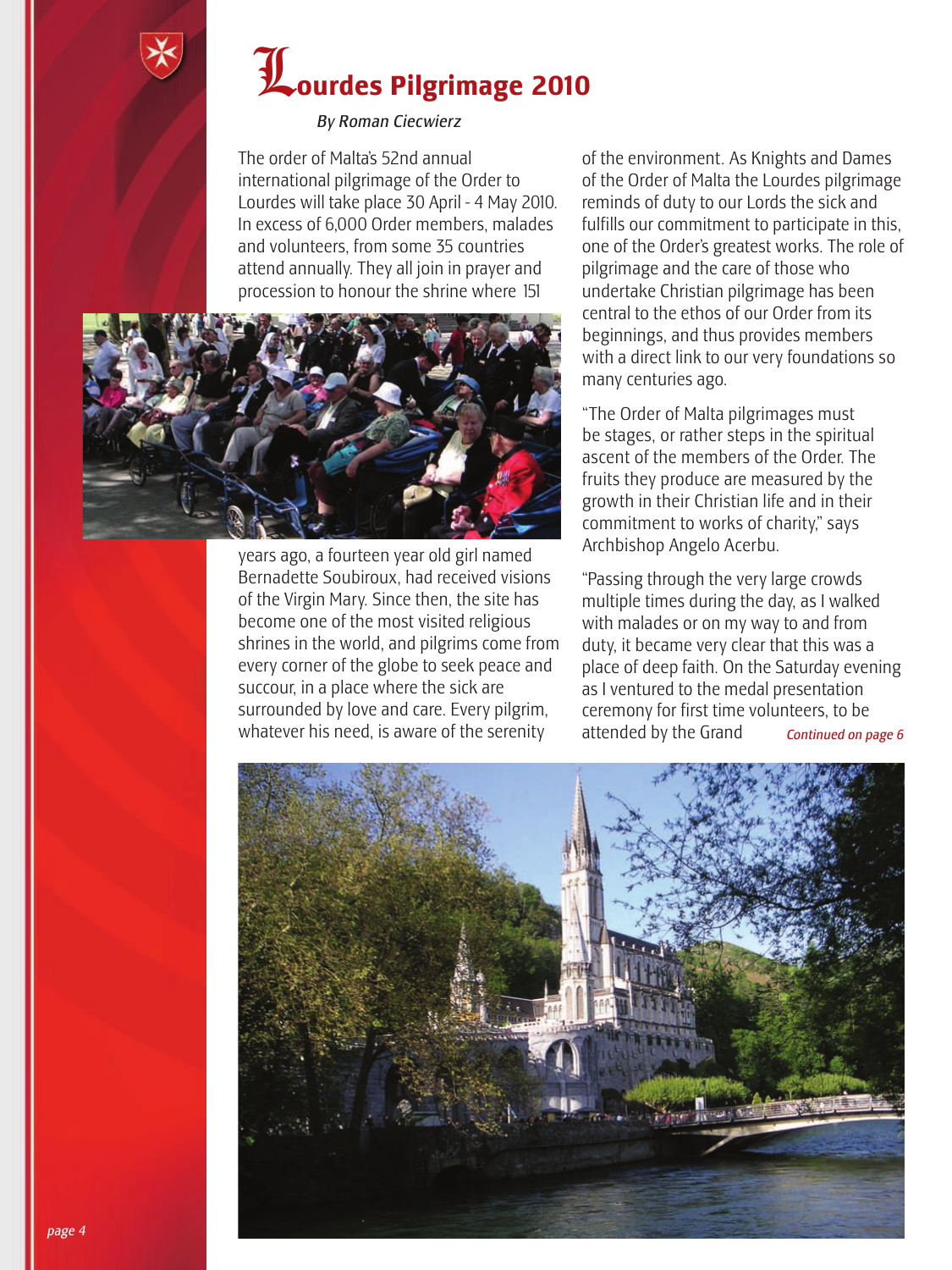### **The Order of Malta in Modern Times**

As members of one of the oldest religious Orders of the Catholic Church, we have a duty to look to the needs of those less fortunate than ourselves. Founded in Jerusalem, our 900-year old tradition attests to our extensive work in humanitarian and health care activities.

Today the work of our 59 Grand Priories, subpriories and national associations is carried on in over 120 countries, aided by our accredited Ambassadors, who work as a humanitarian diplomatic network.

The Order's mission, which seeks to glorify God by promoting the sanctification of each member, is two-fold: to give an example of living by Christian principles, which is what 'tuitio fidei', in our motto, really means, and to serve our Lords the sick, which is 'obsequium pauperum'. That we refer to the sick as 'our Lords' has its roots in former

times in the Order when it was impressed upon all those early, dedicated knights that they were to demonstrate their humility towards their fellow man, and also in recognition of the Gospel teaching of Christ: 'What you do to the least one of these, you do to me.'

The Order's humanitarian tradition is renewed daily in our hospitals, health centers and clinics, with the commitment of our 12,500 members and 80,000 permanent volunteers assisted by over 20,000 doctors and paramedics. Ordinary or extraordinary, the mission never changes. Nor do its recipients - the elderly, the disabled, refugees, the homeless, terminal patients, lepers, children and substance abusers. In addition, Malteser International, the Order's relief corps, tackles the great emergencies - natural disasters, epidemics, armed conflicts. ❖

### **2009 Works and Ministries on the West Coast**

Members of the Order on the West Coast of Canada continued their ministry to the sick and poor in a wide variety of activities this year, including:

**January 31** Eye clinic offered under confrere David Neima at The Door is Open.

**February 14** 51 sets of eyewear delivered.

**February 27 - March 1** Annual retreat at Mission. "The Richness of Silence in Prayer" preached by Fr. Abbot.

**August 15** The Pilgrimage to the Sanctuary of Our Lady of Lourdes, Heritage Park Mission, where we administered to the sick and the elderly by providing a coach from Vancouver.

![](_page_4_Picture_12.jpeg)

**September 13** We participated in a celebration Mass at the Cathedral celebrated by His Grace the Archbishop, assisted by

other bishops to commemorate the 25th anniversary of our late Holy Father's historic visit to Vancouver in 1984 and to launch a travelling exhibition of artifacts and memorabilia throughout the province and the Yukon.

**November 28** Eye clinic offered under confrere David Neima at Our Lady of Sorrows.

![](_page_4_Picture_16.jpeg)

**December 12** Advent Day of Recollection at Sts. Peter and Paul, lead by Fr. John Horgan.

Throughout the year, attendance at various masses for days of recollection at Sts. Peter and Paul, lead by Fr. John Horgan. ❖